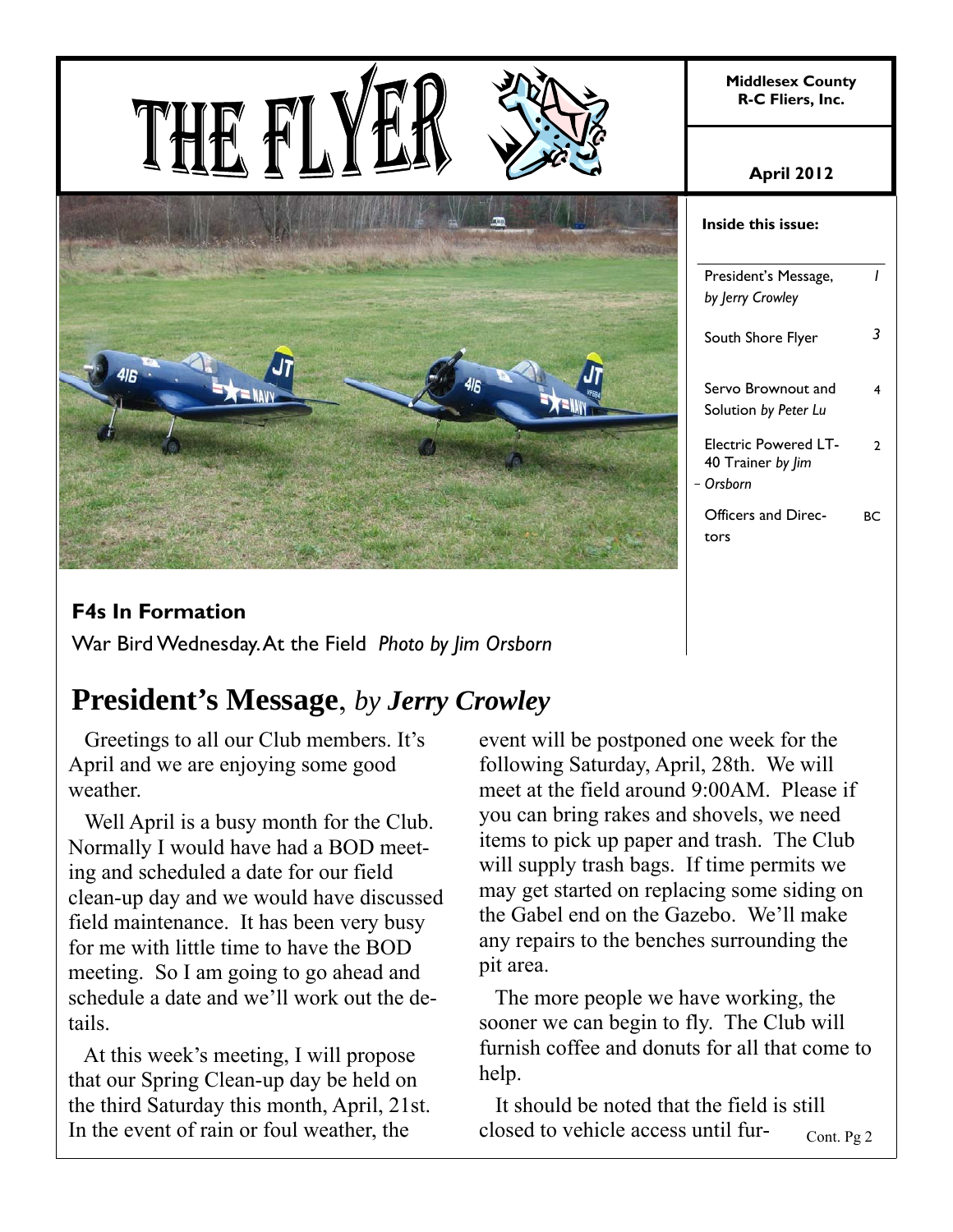### **President's Message (Cont.) Electric Powered LT-40**

ther notice due to muddy conditions. The ruts caused by driving on the entrance a lot of work to fix so please respect the signs that have been posted.

 Reminder….. Nobody is allowed to instruct training pilots except certified Club Instructors. This especially pertains to non-members looking to get into the hobby.

 Adam Harte was the winner of our monthly raffle at the March meeting — a nice Lanier Stinger II ARF.

 I hope everyone will enjoy a great flying season and hope to see you at the monthly Club Meeting on this Wednesday, April 11th.

 Don't forget that Wednesday's are "WAR-BIRD Wednesday". Bring your War Bird to the field and enjoy some buddy flying, maybe even some simulated combat.

 In closing I hope to see you at the Field. Good safe flying.

Thanks,

Jerry Crowley, President MCRCF

# **Trainer Update**

 Over the past several months, we've seen several articles on how to setup SIG's new Kadet LT-40EG with electric versus glow power. The articles have explained how to select motors, batteries and ESCs. And I had hoped to conclude the series this month with one final article on testing that we did with Maxx Prod's motor. Sorry, but we're not quite ready, so this is just a brief status update.

 We did finish some testing with the Maxx Prod motor that Sig recommended. Basically the Maxx Prod motor produced the required 500 watts with a smaller prop that did not require extra nose wheel clearance. In addition, the tests showed that the current draw for cruise flight would give us 12 to 15 minute flights.

 Based on all of the tests, I've started writing a Special Edition of **The Flyer** that will provide specific recommendations on how to configure an LT-40EG for Electric Power. When finished, copies of this Special Edition will be made available to local hobby shops and we'll offer it to new pilots who may be interested in trying to build an electric powered LT-40.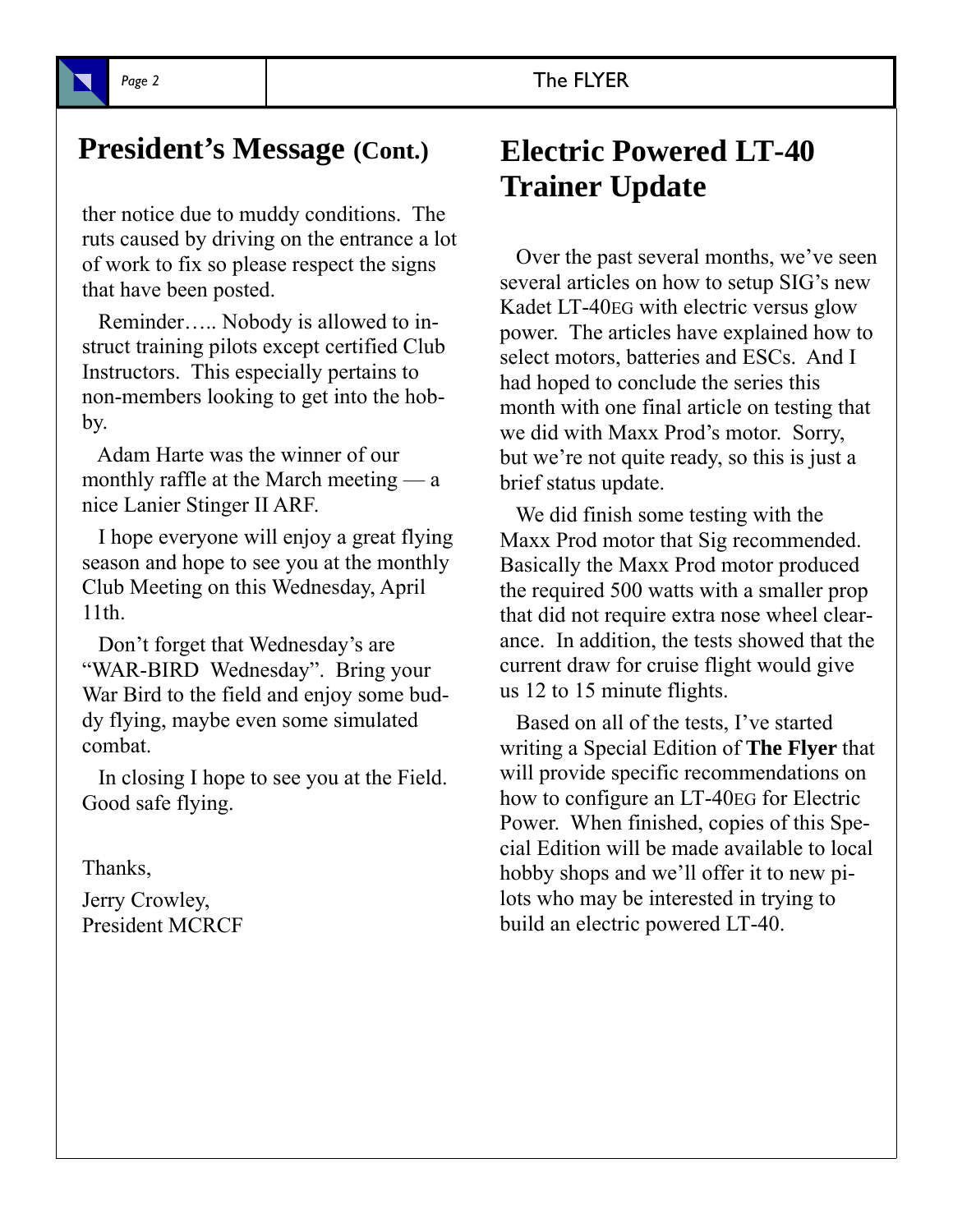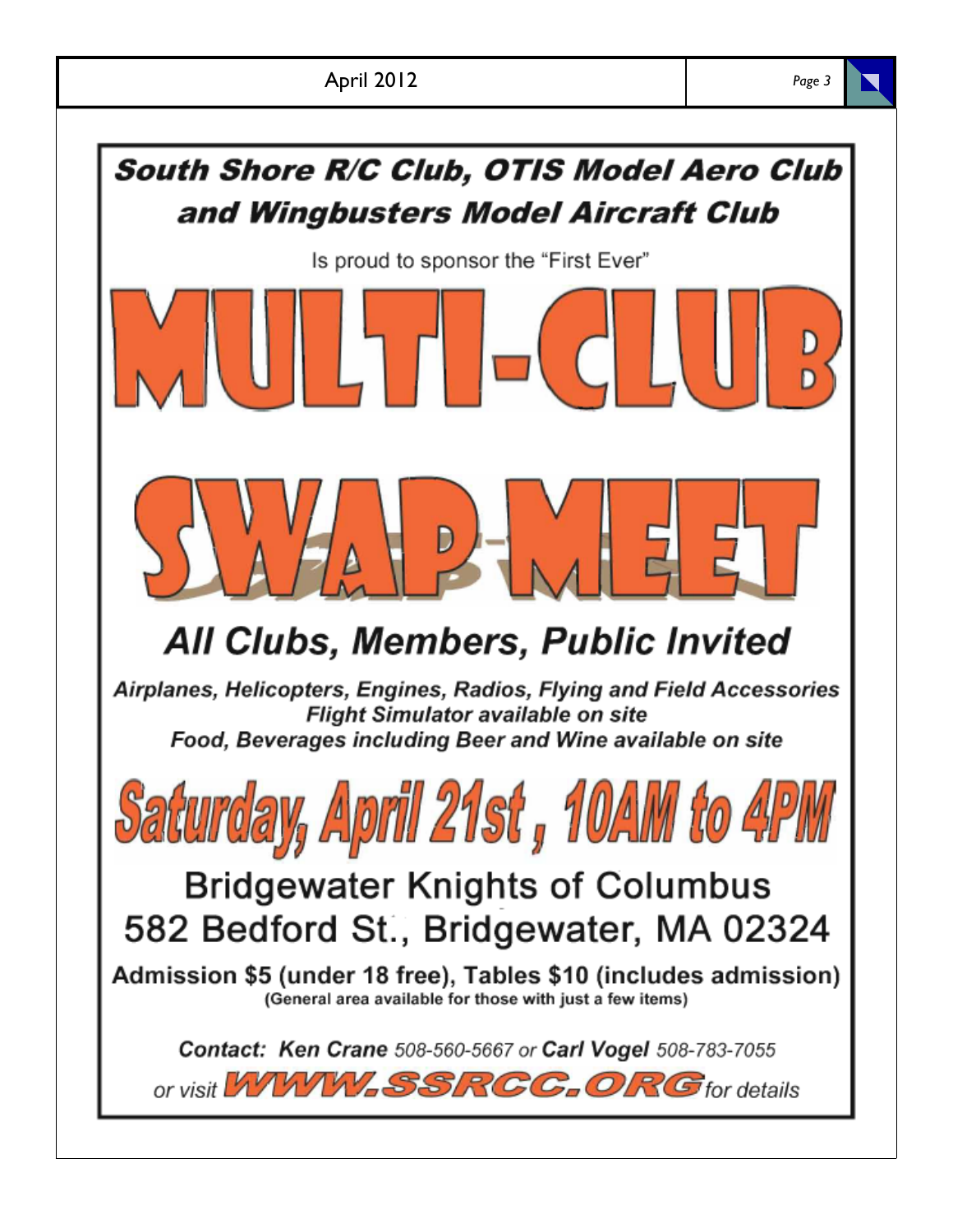# Servo Brownout and Solution

*by Peter Lu*

Recently I have been working on my FPV Raptor from Hobby King. I am planning to install a flight stabilization system and one of my friends advised me that I should upgrade all servos with metal gear servos, due to the control surfaces will be very busily adjusted by the automated system. So I installed 4 metal gear servos from Hobby King (HK939MG). After I hooked up my receiver and all servos, everything seems working fine. However, when I moved the aileron stick a bit faster, suddenly all servos moved simultaneously like crazy for a few seconds then quiet down. I thought there was something wrong with my receiver which might be not compatible with those metal gear servos.

I consulted a friend of mine and he suggested it might be the ESC issue. My BEC might be too wimpy for heavy current draw by those metal gear servos. I do not have the spec of the ESC and it only has a small label of "30A". The spec of those servos states that each one will draw 240mA and it will be under 1A in total. Most of the 25A+ ESC with BEC should provide at least 2A capacity. To further identify the problem, I disconnect one of the aileron servos and everything went normally. I replaced with two 9 gram nylon gear servos and it was OK as well. Furthermore, I tried to disconnect the BEC and use a pack of battery from my nitro plane. It behaved well too. Now I have my conclusion. The BEC is not strong enough to support those metal gear servos – a typical Servo Brownout problem.

How to address the problem? I can upgrade my ESC to have a more powerful BEC, or use a dedicated BEC to drive the servos. After quite a long thinking, I thought that the ESC does provide enough energy but the instant current surge pulls down the power. A large capacitor should be able to ease or eliminate the situation.

First, I connected a 470µF 16V electrolytic capacitor between the ground wire and the middle (power) wire. I had found the brownout was eased but not eliminated. Then I used a 2200µF 16V. This time, no matter how I move both sticks, no brownout occurred. Problem solved.

Over the week end, a friend of mine loaned me an oscilloscope so I can validate the situation and find out how bad was the brownout.

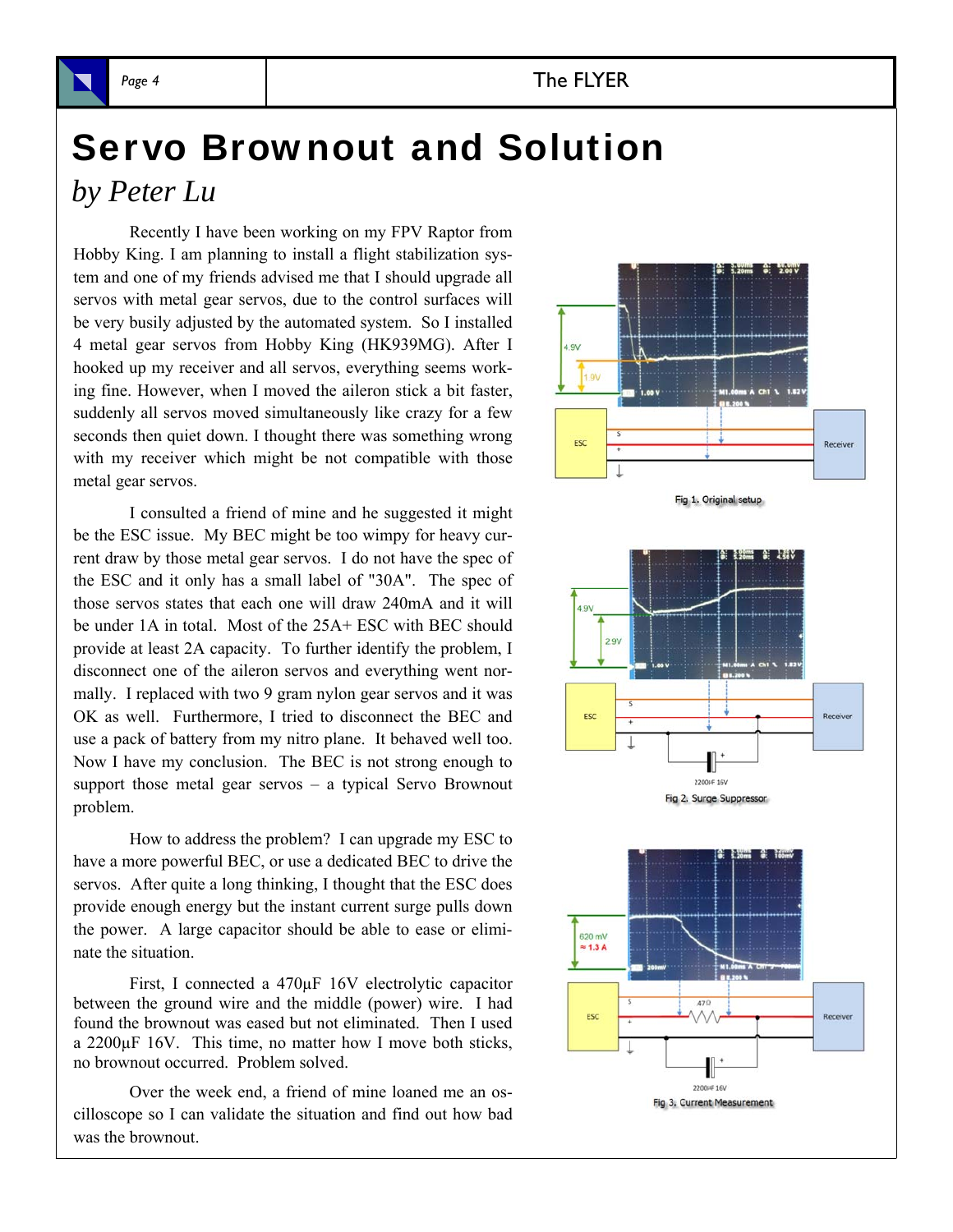#### April 2012 *Page 5*

Fig 1 illustrates the original brownout situation. When I moved the sticks quickly, the voltage dropped down to 1.9V. Certainly it was a big problem. Not only that, the recovery time was very long. It took more than 10ms to get back to around 3V.

Fig 2 illustrates the effect of the surge suppressor. I did the same stick movement and the voltage only dropped by 2V and the recovery time was a lot shorter.

Furthermore, I did another research to measure the exact current draw. Fig 3 illustrates the schematic and the result. I inserted a  $0.47\Omega$  resistor between the BEC and the receiver and used the oscilloscope to monitor the voltage drop over this transistor to reveal the current. The result indicates that the maximum current draw was about 1.3A.

Fig 4 shows my test connection. Fig 5 shows the actual assembly. There are two shapes of electrolytic capacitors: Axial (leads from both ends) or Radial (both leads on one end). It happened that I had an axial type, bought from Radio Shack years ago (20 assorted electrolytic capacitors,  $10 \mu$ F to 3300  $\mu$ F, for \$2.49). So I soldered it in a servo extension, between the red and black wires and installed it between the ESC and the receiver. Radial capacitor can be soldered to wires with only the receiver connector (Fig 6), then plug it into any open port of the receiver. This configuration requires an open port on the receiver. One thing need to be aware: Electrolytic capacitors are polar devices. Make sure the positive lead goes to the red wire.

I am not sure you have noticed that March 2012 issue of the Model Aviation magazine has an article in the Product Spotlight section (page 20) talking about a product called Glitch Buster. It is just an electrolytic capacitor. The article did not mention the exact capacity but I guess it is about 2200µF 16V. It is a very simple solution to address the servo brownout problem. It sells at  $$5.99 + S\&H$ .

By the way, what about other control system? I cut off the ESC power line and used a NiMh battery pack (4.8V 1650mAh) to drive the servos. With the capacitor, the power drop was about 0.5V. Without the capacitor, the power drop was about 0.75V and last a bit longer for recovery (1.5ms vs 2ms). Then I tested my Cherokee. It has an 85A ESC with 5A built-in BEC and 6 standard servos. Without extra capacitor, when I moved the sticks rapidly, the peak current draw was almost 3A, but the voltage drop was barely noticeable from the oscilloscope. No brownout what so ever! I also tested Turnigy 3A UBEC on FPV Raptor and it worked very well. Less than 0.2 V voltage drop was observed even without external capacitor.

> For more information, please watch my video: https://www.youtube.com/watch?v=kJPH4orWBRY



Fig. 4



Fig. 5



Fig. 6



Fig. 7